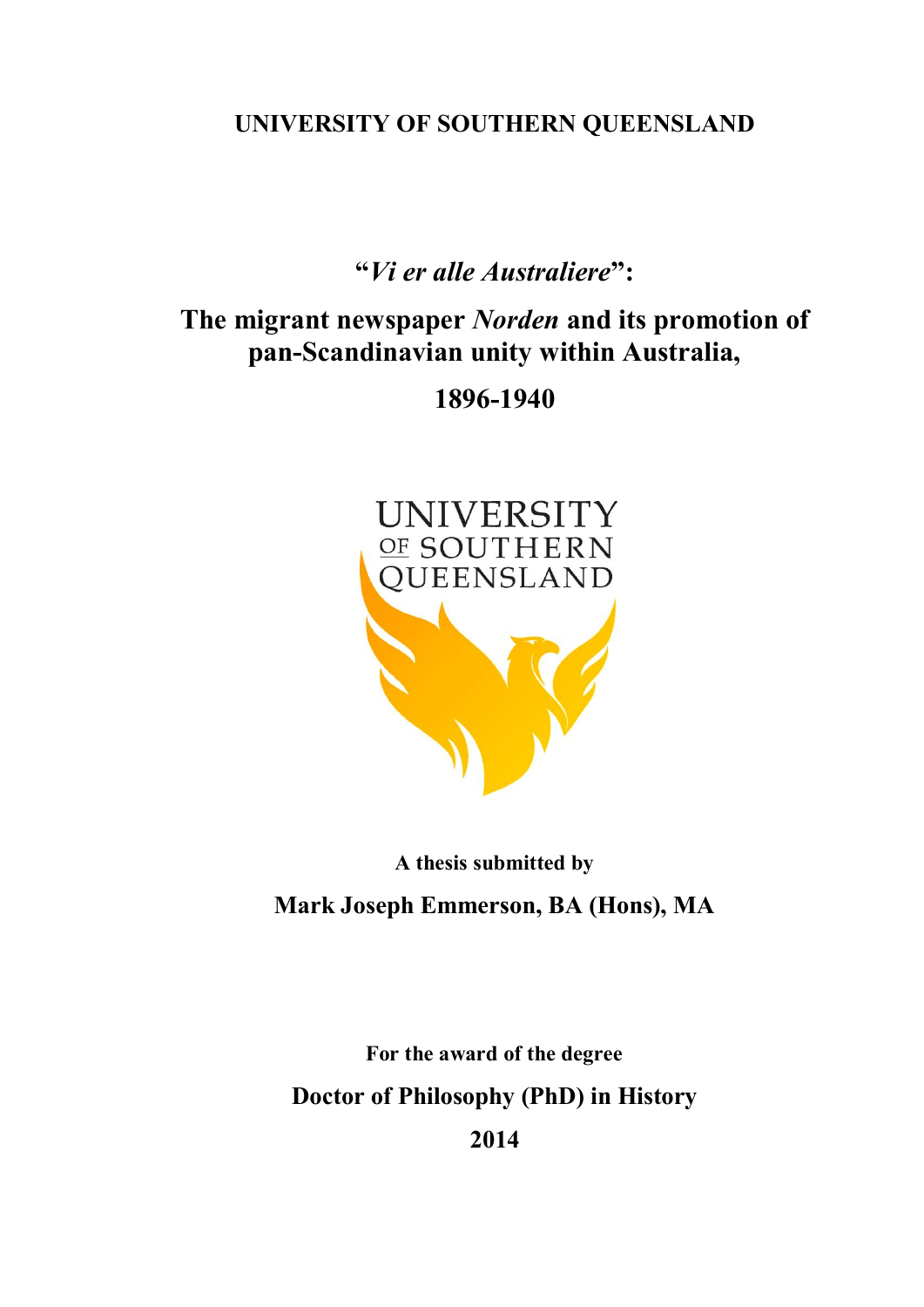#### **ABSTRACT**

Between 1825 and 1930 over two million Scandinavians left their homelands as part of a mass exodus from Northern Europe, settling across the face of the globe and reestablishing networks of imagined communion. The Scandinavian-Australian newspaper, *Norden* (1896-1940), was integral in creating such networks and connecting migrant communities across vast transnational spaces, as well as historicising the extent of the Scandinavian diaspora's activities in the Antipodes. As a comprehensive, chronologically detailed record of the migrant communities' activities and aspirations over almost half a century, *Norden*'s records have been a veritable gold mine of information concerning one of Australasia's overlooked minority groups. However, despite its immense value as a source and significance as a long-lived migrant institution, a thorough history of the Scandinavian-Australian migrant press remains unwritten. Furthermore, its overlooked importance as a cultural and social connector – and pan-Scandinavian community unifier – warrants direct scholarly attention.

This thesis charts the history of the Scandinavian foreign-language press in Australasia, from the first attempts to establish a migrant newspaper in the 1850s to the decline of *Norden* and its readership during World War II. *Norden*'s establishment in the 1890s enabled scattered Scandinavian readers to identify as a small yet unified cultural group, and their ensuing involvement in wider society marks it as a significant site for migrant community-building despite Australia's vast distances. More importantly, this thesis uses *Norden'*s influence to examine two major historiographical issues regarding Scandinavian-Australian migrants, namely pan-Scandinavian versus nationalist sentiments and the reactions of Scandinavians to Australian assimilation pressures. I argue that the Scandinavian foreign-language press transcended initial goals of reconnecting migrants to their countries of origin, and instead was critically influential in attempting to ethnicise a united Scandinavian-Australian identity. As an informational vehicle of first-generation migrants, *Norden* enabled isolated Scandinavians to reconnect on grounds of shared heritage and receive relevant news based on their individual circumstances, tailored to them in their own vernacular languages. It also gave a fragmented segment of Australia's immigrant population a much-needed sense of direction and purpose. While fostering this united sense of community was, in itself, insufficient to guarantee migrant identity, *Norden*'s continual enunciation of its readership's uncertain status within Australian society – especially through the airing of grievances and stories of societal friction – worked together with other political, economic and social exclusionary factors to drive expressions of a 'Scandinavian-Australian' migrant group identity forward.

*Norden* acted as a powerful symbol of pan-Scandinavian unity at a time when homeland nationalist sentiments threatened to fragment migrants into separate Swedish, Danish and Norwegian groups, and destroy a united readership. While the individual nationalisation of migrant churches, clubs and societies limited the efficacy of pan-Scandinavian co-operation in Australia, this thesis argues that migrant newspapers required an inclusive pan-Scandinavian readership for economic and social survival. It is here that *Norden*'s real significance is evident. In reestablishing networks of belonging and encouraging socially constructed migrant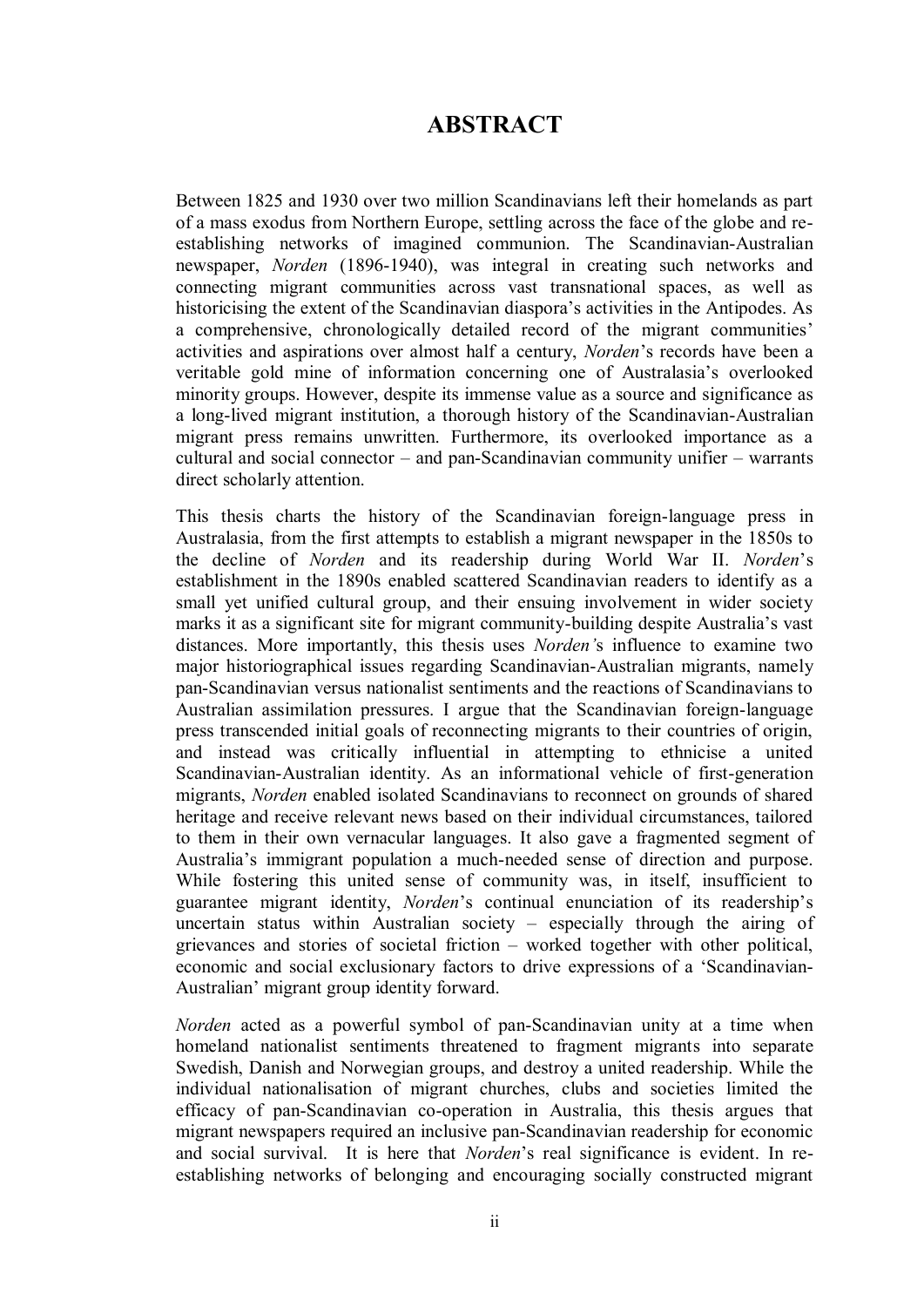groups to exist within a framework of dominant British-Australian society, *Norden* was indirectly combating assimilation pressures felt by its first-generation readership through the continuation of shared heritage, languages, and pan-Scandinavian cultural pursuits. In rallying a readership to its united cause, *Norden* ensured its own survival for as long as the migrant community's sense of ethnic identity lasted.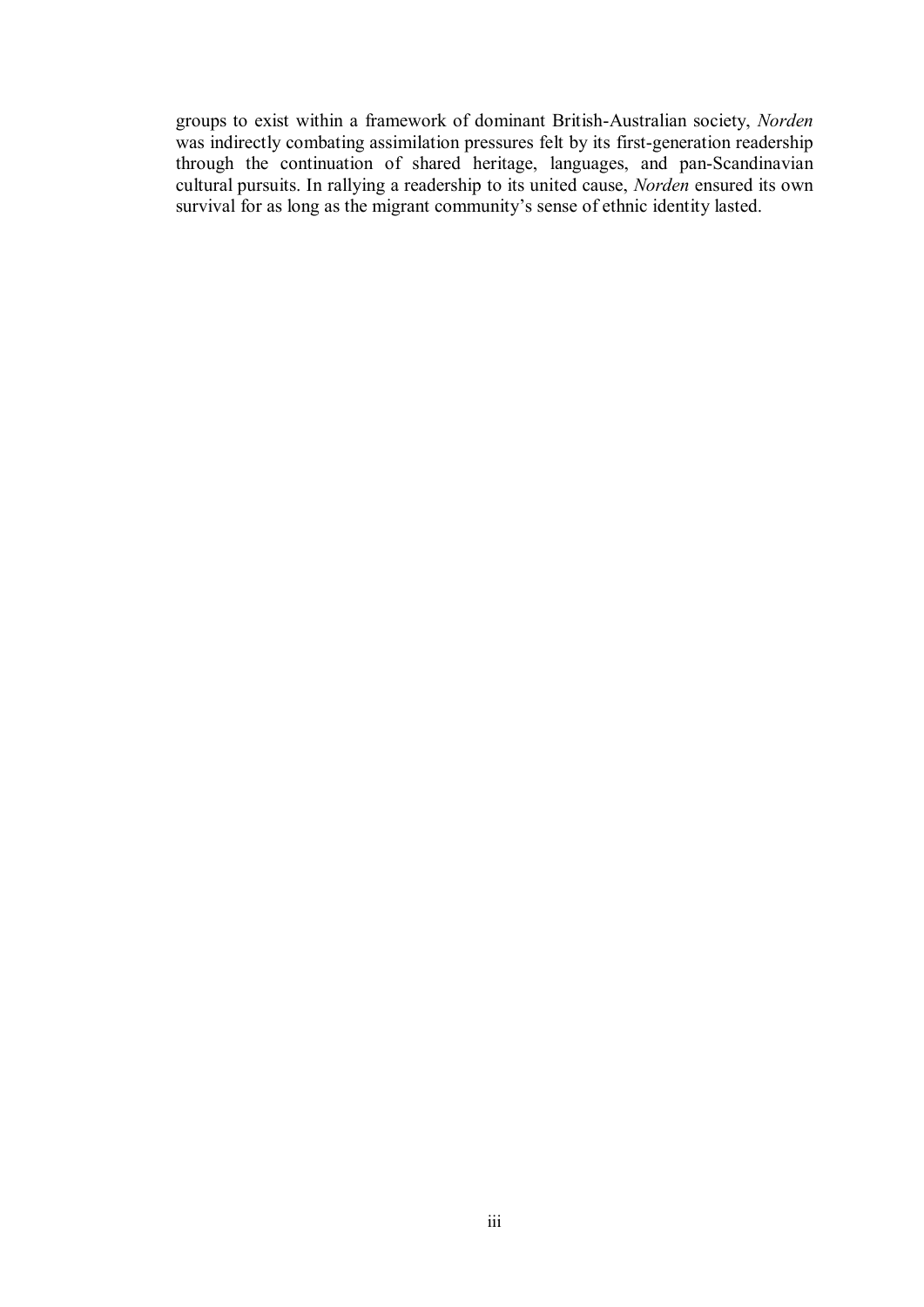#### **CERTIFICATION OF THESIS**

I certify that the ideas, work, results, analyses, interpretations and conclusions reported in this thesis are entirely my own effort, except where otherwise acknowledged. I also certify that the work is original and has not been previously submitted for any other award, except where otherwise acknowledged.

| --------------------------- |
|-----------------------------|

**Signature of Candidate Date** 

**ENDORSEMENT**

**---------------------------------------------- --------------------------**

**Signature of Supervisor** Date

**---------------------------------------------- --------------------------**

**Signature of Supervisor** Date

iv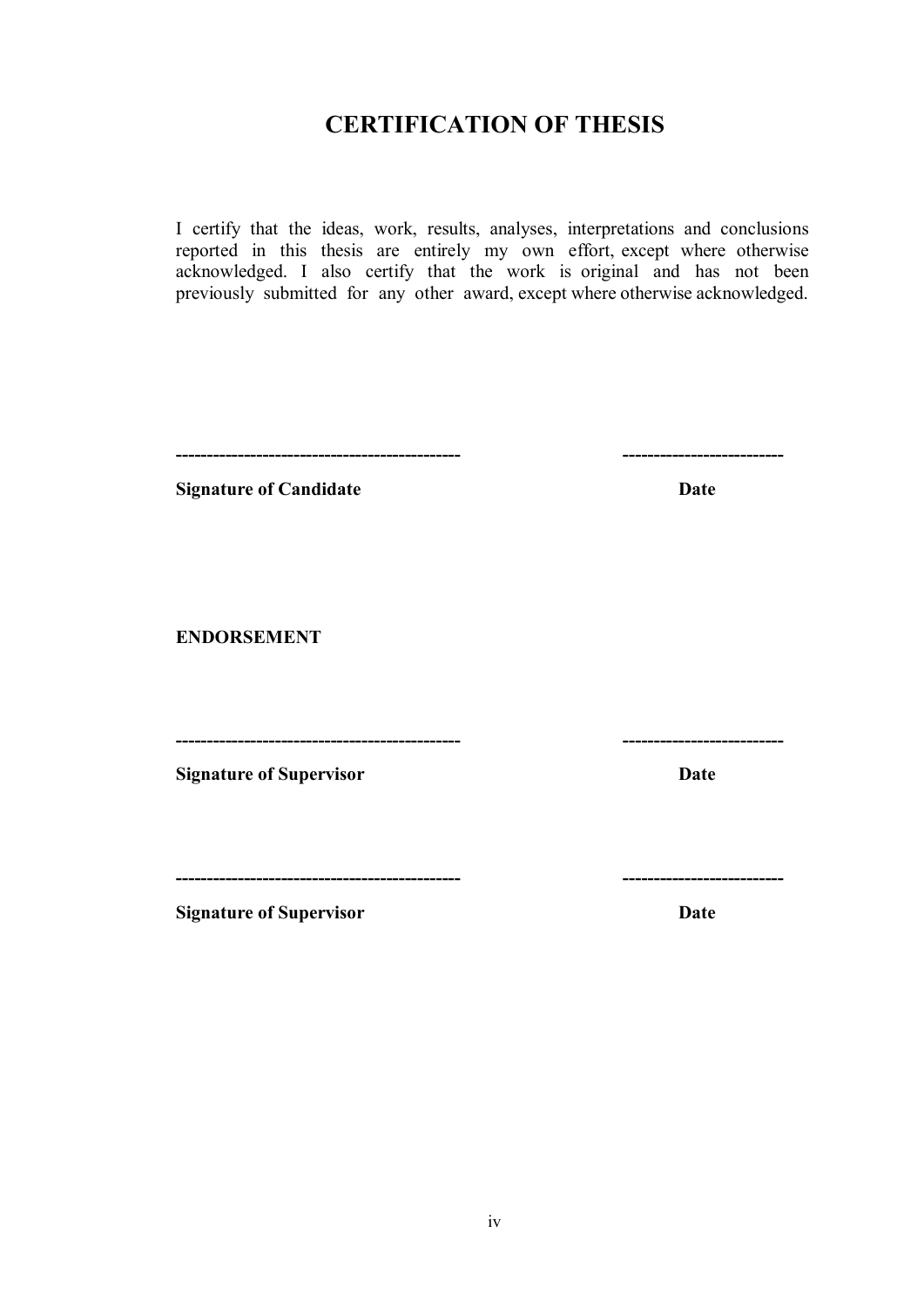#### **ACKNOWLEDGEMENTS**

The production of this thesis has been a formidable task, and challenging in every aspect. Fortunately, I have not been alone, nor is the history profession as solitary as I had believed it to be when starting out. I have many people to thank for their continual support, advice, and friendship.

My Principal Supervisor, Dr Catherine Dewhirst, must of course receive my heartiest of thanks in putting up with me for such a long time. Guiding me in the right direction, Catherine's knowledge, diligence, continued encouragement and belief in my abilities have been crucial for the project's success. Thanks also go to my Associate Supervisor Dr Libby Connors, as well as that of Dr Robert Mason. The School of Arts and Communication at USQ has been supportive of my project, and I take the time here to thank all those who aided my studies.

I acknowledge the financial help I received from a USQ research grant, which enabled me to travel to various archive sources in Australia. I am appreciative of staffs of the many repositories that I visited, and their efforts to help me locate materials. I am also indebted to the University of Melbourne, who through the Anna Lodewyckz Icelandic Minor Scholarship were able to partly fund a trip to Sweden and take up a short guest researcher position at Linköping University's Institute for Migration, Ethnicity and Society (REMESO). The staff at REMESO, especially Dr Tünde Puskás, allowed me to share my research with experts in the field and garner much advice about how to tackle a history of this 'failed group', as Tünde called them.

While I was unable to make contact with John Martin before he passed away, I thank him as well as Olavi Koivukangas for their previous contributions to this field. While researching, I was constantly amazed at the breadth of knowledge accumulated by them, and often confounded when realising that they had beat me to an important document, idea, or story. I thank them for making me work harder and aiming at the unknown, and I hope this thesis adds to their influential studies.

Finally, to my wife Annelie, thank you for encouraging me to keep going. Jäg älskar dig så mycket, snygging! Our newborn son, Finn, should also be thanked for succeeding where I failed – setting a firm deadline for thesis submission.

I trust that readers will find this work informative and enjoyable, and that it is of sufficient quality and depth without losing meaning. Please understand that any faults in the research, analysis, writing or outcomes are entirely my own.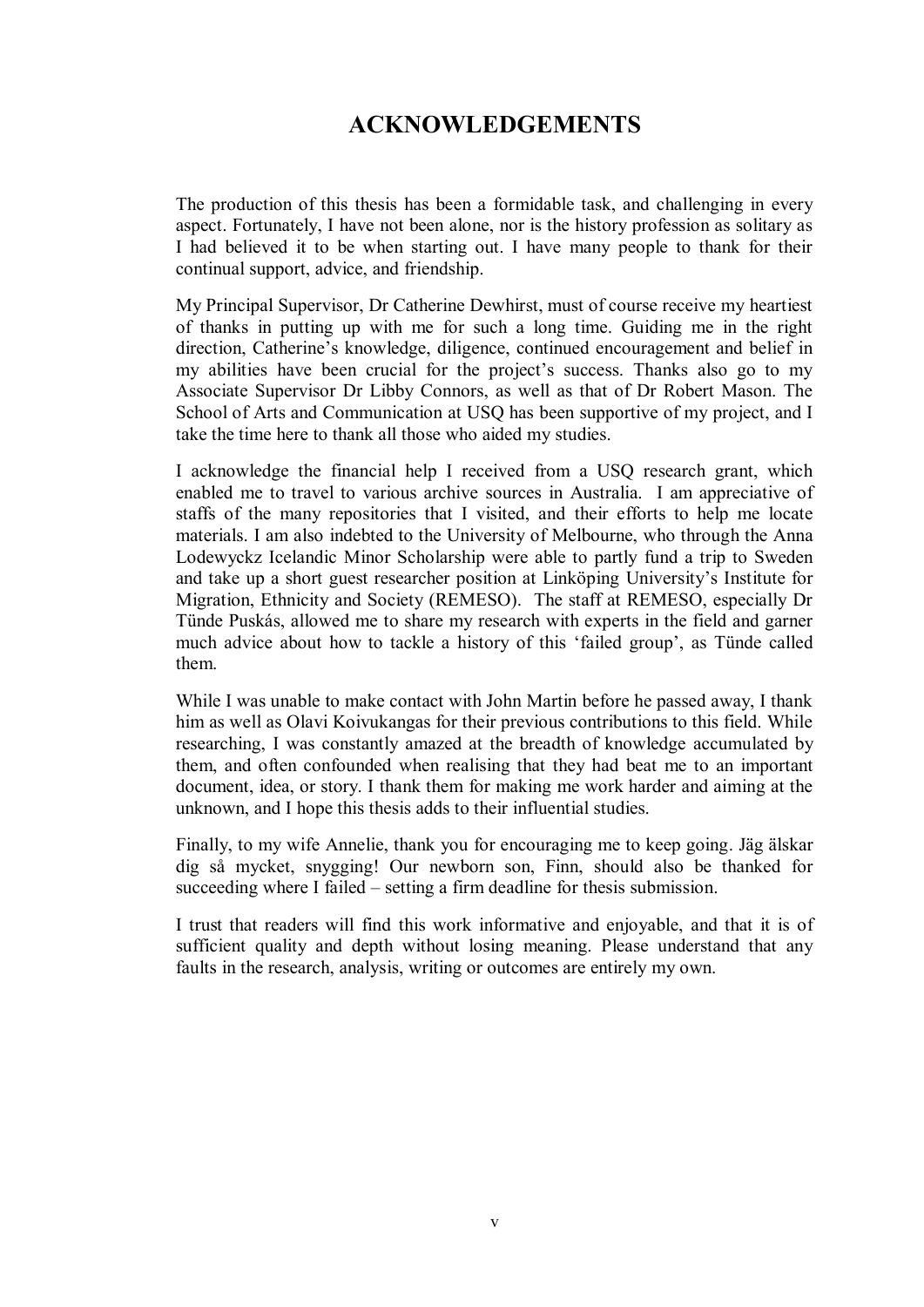## **TABLE OF CONTENTS**

| <b>ABSTRACT</b>                                | ii           |
|------------------------------------------------|--------------|
| <b>CERTIFICATION OF THESIS</b>                 | iv           |
| <b>ACKNOWLEDGEMENTS</b>                        | V            |
| <b>TABLE OF CONTENTS</b>                       | vi           |
| <b>LIST OF MAPS, TABLES, AND IMAGES</b>        | vii          |
| <b>CHAPTER 1: INTRODUCTION</b>                 | $\mathbf{1}$ |
| <b>CHAPTER 2: LITERATURE REVIEW</b>            | 47           |
| <b>CHAPTER 3: PIONEERS OF PRINT: 1850-1896</b> | 73           |
| <b>CHAPTER 4: FOUNDING NORDEN:</b>             |              |
| <b>JENS LYNG, 1891-1906</b>                    | 99           |
| <b>CHAPTER 5: REVITALISING A COMMUNITY:</b>    |              |
| <b>THE CLAUSENS, 1906-1913</b>                 | 139          |
| <b>CHAPTER 6: A THREATENED READERSHIP:</b>     |              |
| CARL FISCHMANN, 1914-1924                      | 171          |
| <b>CHAPTER 7: THE LONG DAY CLOSES:</b>         |              |
| <b>NORDEN'S OBSOLESCENCE, 1925-1940</b>        | 217          |
| <b>CHAPTER 8: CONCLUSION</b>                   | 251          |
|                                                |              |

| <b>BIBLIOGRAPHY</b> | 257 |
|---------------------|-----|
| <b>APPENDICES</b>   | 286 |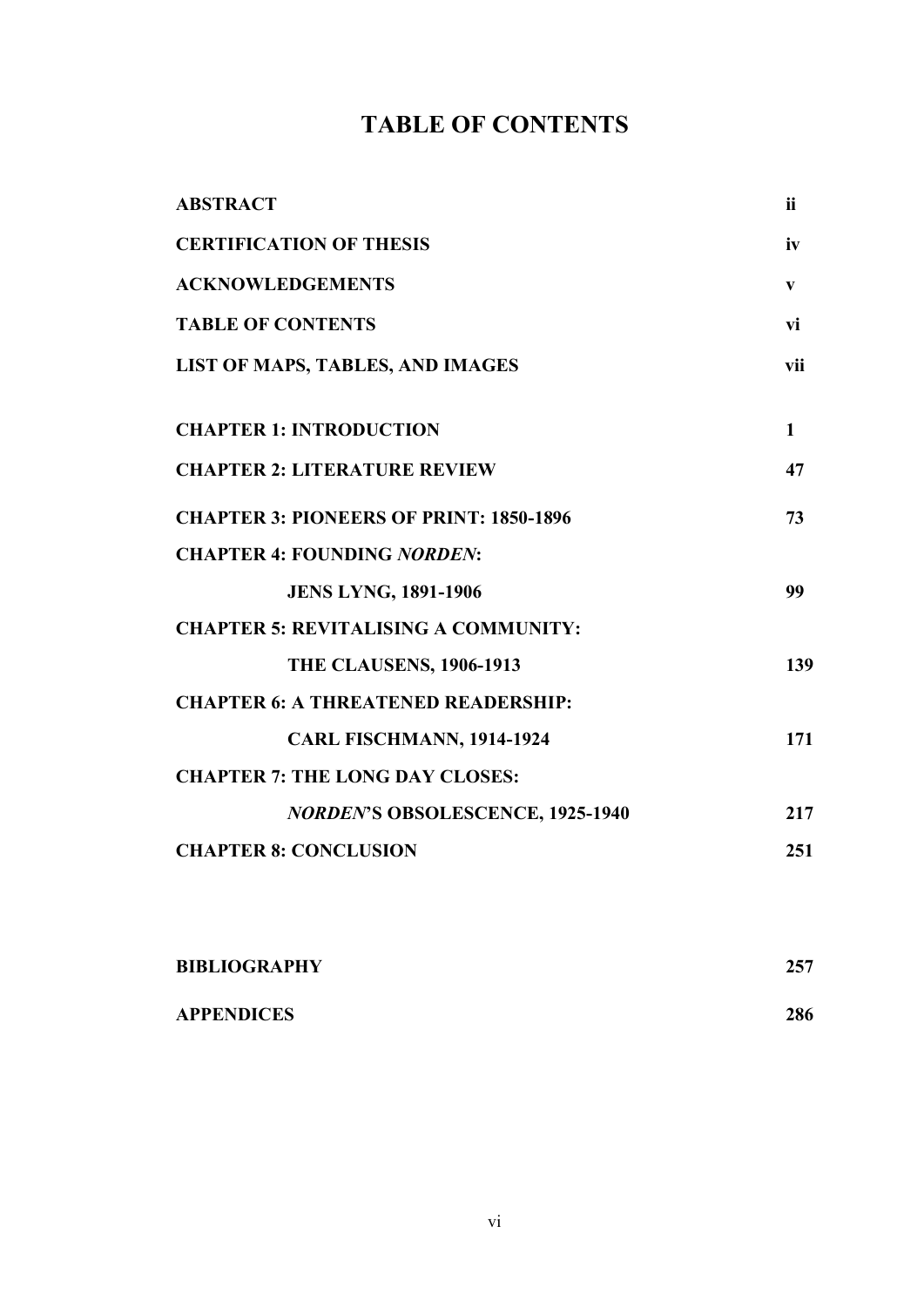# **LIST OF MAPS, TABLES AND IMAGES**

| Plate 1:  | 'The First Patient', <i>Norden</i> , 31 October 1903, p. 1.                                                                                                              | $\overline{\mathbf{4}}$ |
|-----------|--------------------------------------------------------------------------------------------------------------------------------------------------------------------------|-------------------------|
| Plate 2:  | 'Masquerade Ball', <i>Norden</i> , 19 September 1903, p. 1.                                                                                                              | 14                      |
| Plate 3:  | 'Composition of the Australian People', in Jens Lyng,<br>Non-Britishers in Australia: Influence on Population and<br><i>Progress, Melbourne, Macmillan, 1927, p. 21.</i> | 24                      |
| Map 1:    | 'Norway, Sweden and Denmark' by F. Delamarche                                                                                                                            | 28                      |
| Table 1:  | Overseas Migration from Europe in the nineteenth-century                                                                                                                 | 31                      |
| Table 2:  | Percentage Distribution of Overseas Destinations                                                                                                                         | 32                      |
| Table 3:  | Australian Commonwealth Census: Overseas Born 1871-1991                                                                                                                  | 35                      |
| Plate 4:  | 'A Page of our History', <i>Norden</i> , 21 August 1901, p. 1.                                                                                                           | 98                      |
| Plate 5:  | Jens Lyng, <i>Norden</i> , 26 May 1906, p. 1.                                                                                                                            | 114                     |
| Plate 6:  | West Melbourne Printing Works, Norden,                                                                                                                                   |                         |
|           | 30 September 1905, p. 1.                                                                                                                                                 | 114                     |
| Plate 7:  | 'From the Danish Association Dannebrog's Birdshoot in                                                                                                                    |                         |
|           | Melbourne, 13 April 1900', Norden, May 1900.                                                                                                                             | 120                     |
| Plate 8:  | 'From the Scandinavian Carnival', Norden,                                                                                                                                |                         |
|           | 17 September 1904, p. 1.                                                                                                                                                 | 132                     |
| Plate 9:  | 'The Carnival', <i>Norden</i> , 3 October 1903, p. 1.                                                                                                                    | 132                     |
| Plate 10: | 'Miss Olga Clausen', <i>Norden</i> , 1 April 1911, p. 1.                                                                                                                 | 146                     |
| Plate 11: | 'Norden's Committee, 1913', <i>Norden</i> , 21 December 1935, p. 3.                                                                                                      | 146                     |
| Plate 12: | 'From Norden's [Yearly] Party', Norden, 10 July 1909, p. 9.                                                                                                              | 151                     |
| Plate 13: | 'The Scandinavian Lutheran Sunday School in Brisbane',                                                                                                                   |                         |
|           | <i>Norden</i> , 1 July 1911, p. 5.                                                                                                                                       | 151                     |
| Plate 14: | 'The Danish Club Dannebrog', Norden, 1 March 1913, p. 17.                                                                                                                | 175                     |
| Plate 15: | 'Thor's Birdshoot', <i>Norden</i> , 1 March 1913, p. 19.                                                                                                                 | 175                     |
| Plate 16: | The Hansen Army, <i>Norden</i> , 27 January 1917, pp. 3-4.                                                                                                               | 185                     |
| Plate 17: | 'J. C. Jensen, V. C.', Norden, 5 October 1918, p. 5.                                                                                                                     | 185                     |